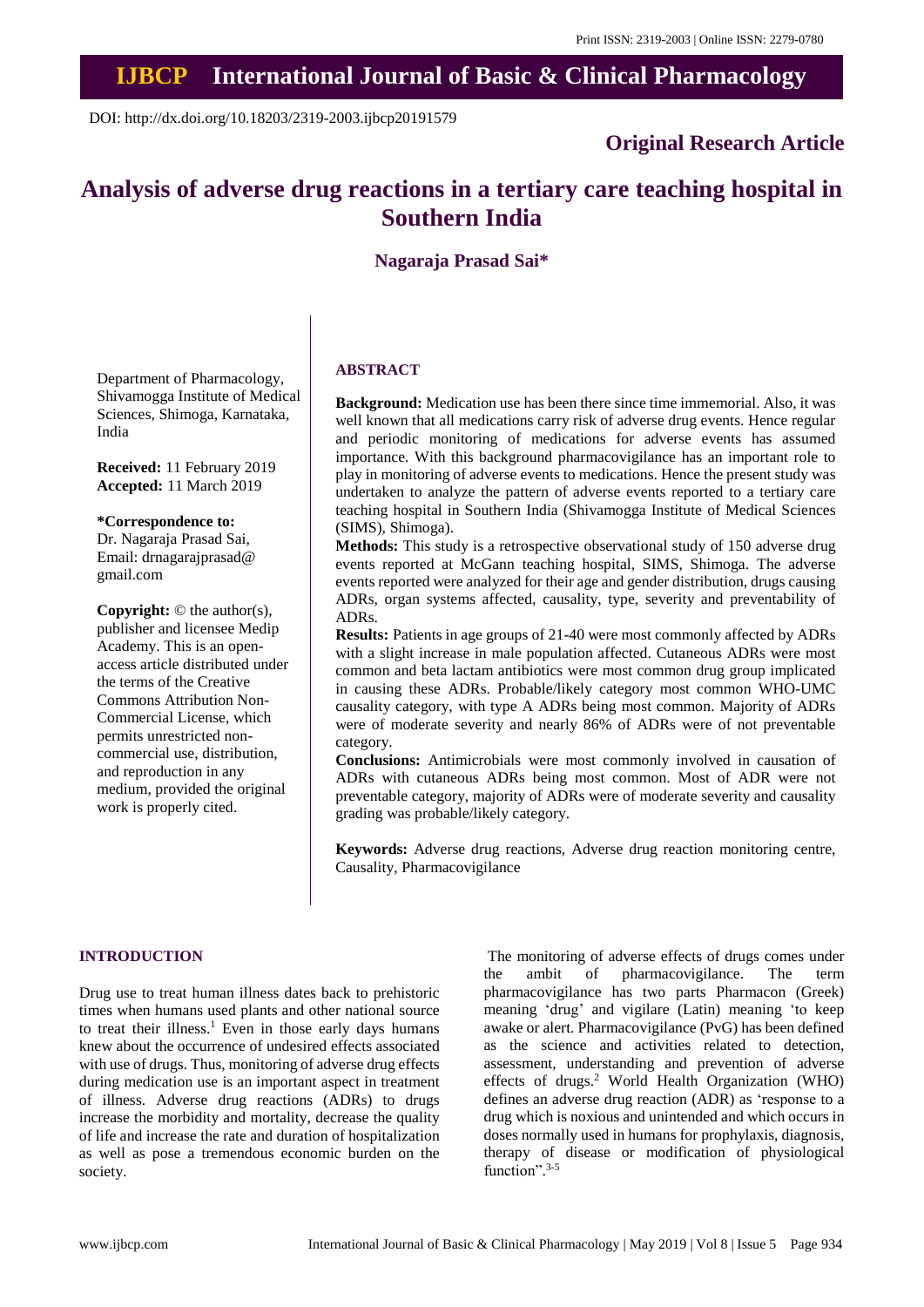The incidence of ADR varies widely among different studies with the incidence rates varying from 0.86% to 37%. 6,7 In one study it has been reported that ADRs due to prescription and over the counter drugs affected 6.7% of patients with nearly 3.2% of them resulting in death of patients in USA. 8 In one study by Rao et al it has been estimated that atleast one ADR occurred in 10-20% of hospitalized patients. <sup>9</sup> Dose related adverse events accounted for 83% of ADRs in males and 93% ADRs in females. <sup>10</sup> It has been found that the incidence of ADRs is much more in geriatric, pediatric and female population, this is due to the various changes in pharmacokinetic and pharmacodynamics factors in these age groups. Also, some studies have found that females are more susceptible to gastrointestinal and cutaneous allergic adverse events. 11- 13

Recognizing the importance of monitoring the ADRs after the thalidomide tragedy in the 1960s the World Health Organization (WHO) set up the Uppsala Monitoring Centre in the year 1978 which is the internationally recognized Centre for monitoring adverse events throughout the world. As of January 2016, the WHO Programme for International Drug Monitoring has been joined by 123 countries around the world and an additional 28 'associate members' are awaiting full membership of the organization. 14

In India formal PvG activities were established in the year 1986 with 12 regional centers located throughout the country. However, the program has undergone various revisions and in its present form it is functioning as the Pharmacovigilance Programme of India with the National Coordinating Centre (NCC) located at Ghaziabad (UP) from the year 2011.<sup>15</sup>

Author's institute has been recognized as an Adverse drug reaction Monitoring Centre (AMC) under the PvPI for monitoring of adverse events in Mcgann teaching hospital SIMS, Shimoga and is presently working to improve the safety and welfare of the patients in the hospital setup by working towards the early detection, monitoring and reporting of adverse events occurring in the patients visiting the tertiary care centre, SIMS Shimoga.

# **METHODS**

The present study is a retrospective observational study of ADRs reported in our Institute. A total of 150 ADRs of patient's upto January 2019 which were reported by doctors and nurses to the SIMS AMC were collected and analyzed according to various criteria.

#### *Inclusion criteria*

- ADR reports of all age groups and both the genders visiting or admitted to the hospital.
- ADR reports of patients with history of consumption of drugs and presenting to the hospital with the adverse event report.

#### *Exclusion criteria*

ADR reports of patients with incomplete or inconsistent data.

Institutional ethical committee permission was obtained and the suspected adverse drug reaction reporting form version 1.3 (SADRRF) advocated by the PvPI was used to collect the information about the adverse event form the patient.<sup>16</sup> The reported adverse events were thus subjected to further analysis under various criteria as follows:

- Age and gender distribution.
- Causality assessment method of WHO UMC (Uppsala Monitoring Committee) criteria. 17,18
- Pattern and type of ADRs.<sup>19</sup>
- Severity of ADRs. $20$
- Preventability of ADRs.<sup>21</sup>
- Body systems involved.
- Causative drug groups.

# *Statistical analysis*

Throughout the study strict confidentiality was maintained regarding the particulars of patients involved. Data analysis was done by using descriptive statistics.

### **RESULTS**

A total of 150 ADR reports received so far at our AMC were analyzed. On analysis of the data it was found that age group of 21-30 years was most commonly affected (n=39, 26%) followed by 31-40 years age group (n=30, 20%) pediatric age group(0-10years) was the next most commonly affected (n=20,13.34%) (Figure 1). Analysis of the gender distribution showed a slight male preponderance (n=78, 52%) as compared to females (n=72, 48%) (Figure 2).





Most common causative drug groups were antibiotics (n=80, 53.33%) with beta lactams being the most commonly implicated antibiotics (n=34, 22.66%). Next in line were the NSAIDs (n=28, 18.66%) followed by Central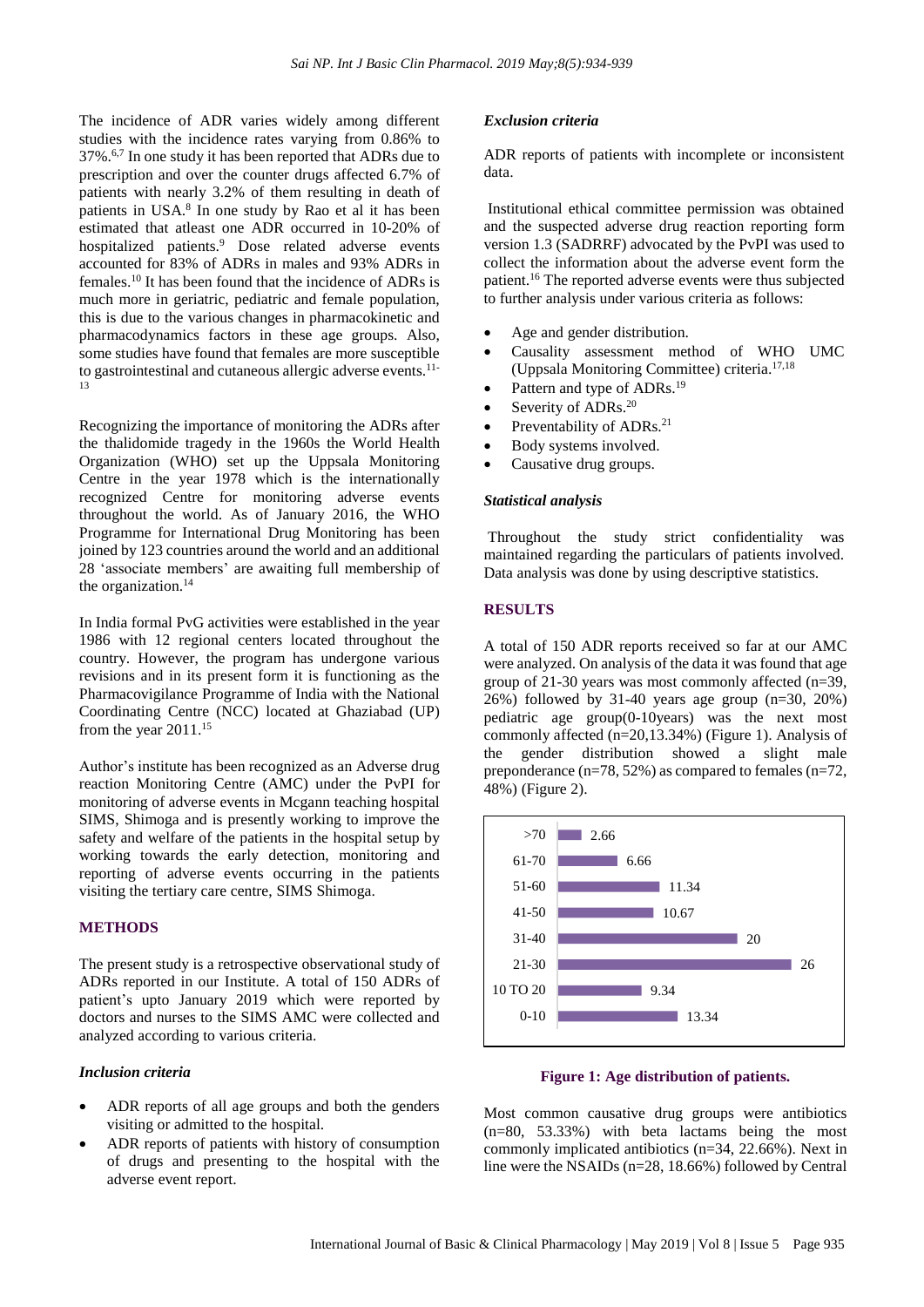nervous systems drugs (n=16, 10.66%) (Figure 3 and Table 1).



**Figure 2: Gender distribution of patients.**



**Figure 3: Drug group causing ADRs.**

### **Table 1: Drug groups causing ADRs.**

| Drug group                                                                                                                                                                                                              | No. (n)        | <b>Percentage</b><br>$(\%)$ |
|-------------------------------------------------------------------------------------------------------------------------------------------------------------------------------------------------------------------------|----------------|-----------------------------|
| Antimicrobials {beta lactams (36),<br>anti TB (13), ART (12),<br>Quinolones (10),<br>Aminoglycosides (2),<br>Metronidazole (2), Antileprotic<br>$(2)$ , sulfa drugs $(1)$ , tetracycline<br>$(1)$ , antifungals $(1)$ } | 80             | 53.33                       |
| <b>NSAIDs</b>                                                                                                                                                                                                           | 28             | 18.66                       |
| $CNS$ {antiepileptic $(11)$ ,<br>antipsychotics (3), general<br>anesthetic (1), tricyclic<br>antidepressants $(1)$ }                                                                                                    | 16             | 10.66                       |
| Other drugs {lignocaine (4),<br>mannito $l(1)$ , allopurinol $(1)$ , iron<br>sucrose $(1)$ , etc.                                                                                                                       | 9              | 6                           |
| Antisnake venom                                                                                                                                                                                                         | 4              | 2.66                        |
| Cardiovascular system                                                                                                                                                                                                   | 3              | 2                           |
| <b>GIT</b>                                                                                                                                                                                                              | 3              | $\mathfrak{D}$              |
| Cosmetics                                                                                                                                                                                                               | $\overline{c}$ | 1.34                        |
| Endocrines                                                                                                                                                                                                              | $\overline{2}$ | 1.34                        |
| Others                                                                                                                                                                                                                  | $\overline{2}$ | 1.34                        |
| Respiratory system                                                                                                                                                                                                      | $\mathbf{1}$   | 0.66                        |
| Ayurveda drugs                                                                                                                                                                                                          | 1              | 0.66                        |

Analysis of the adverse event symptoms revealed cutaneous ADRs (n=61, 40.67%) were most common manifestation of adverse event followed by cutaneous ADR (n=56, 37.34%), gastrointestinal symptoms (n=10, 6.67%) (Figure 4).



**Figure 4: Organ systems involved in ADRs.**

Causality assessment according to the WHO UMC causality assessment criteria revealed that none of the reported ADRs came under the definite category while 57.34% (n=86) came under the probable/likely category and 25.34% (n=38) came under the possible category, 6%  $(n=9)$  unlikely category and 11.34%  $(n=17)$  under unassessable category (Figure 5).



# **Figure 5: Causality assessment of ADRs under WHO-UMC causality assessment system.**

Type A ADRs accounted for nearly 84% (n=126) and type B ADRs accounted for 16% (n=24) of the total ADR according to the Rawlins and Thompson Classification (Figure 6).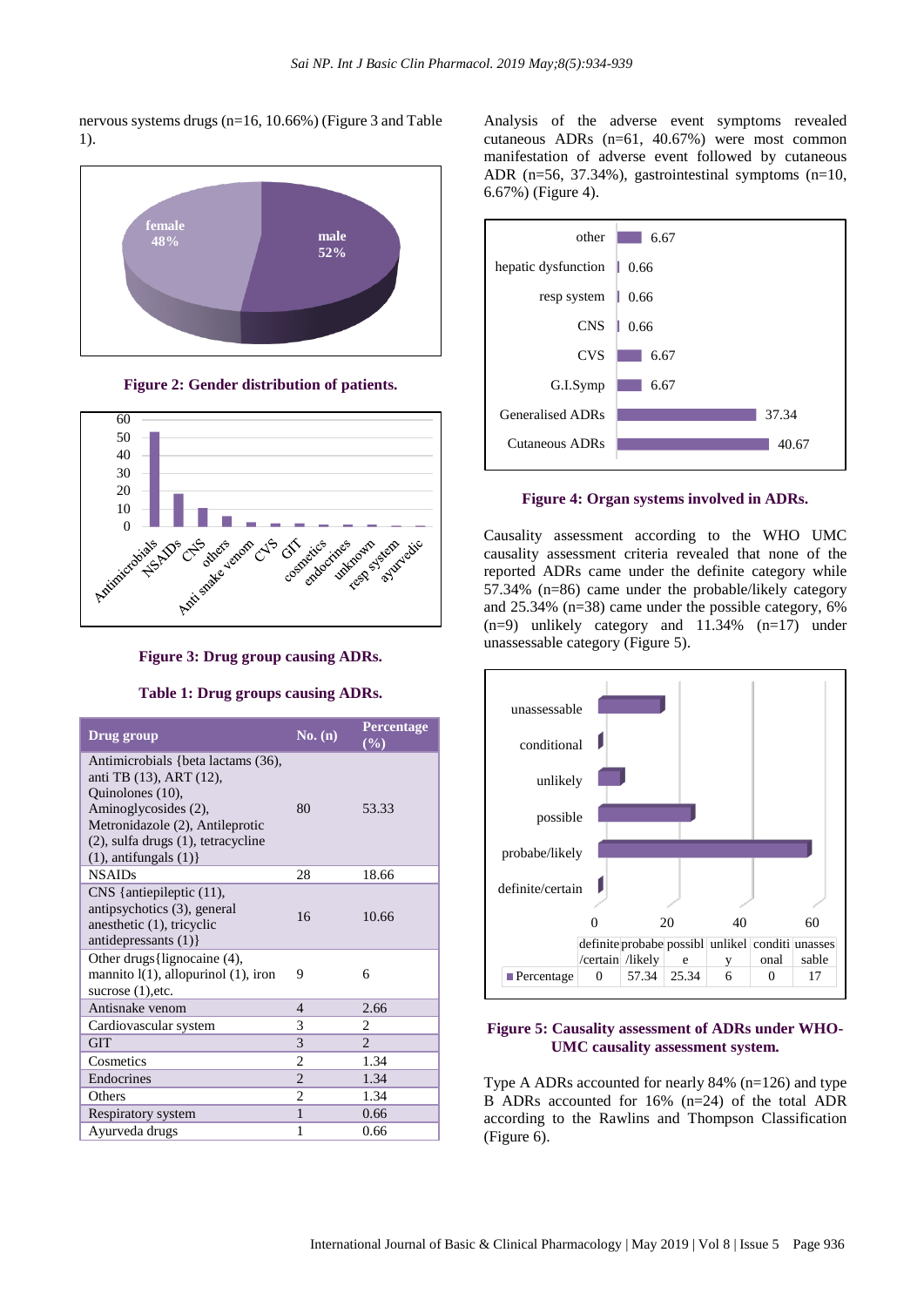

**Figure 6: Type of ADRs.**

Severity assessment as per Hartwig and Siegel scale revealed majority (76%) of ADR were of moderate severity  $(n=114)$  and milder reactions constituted for 18%  $(n=27)$ and severe reactions accounted for 6% (n=9) of the total reported ADRs (Figure 7).



**Figure 7: Severity of ADRs.**

Following the Modified Schumock and Thornton criteria for preventability assessment it was found that none of the reported ADRs were definitely preventable while 86%  $(n=129)$  were not preventable and  $14\%$   $(n=21)$  were probably preventable (Figure 8).



**Figure 8: Preventability of ADRs.**

#### **DISCUSSION**

ADR reports received so far (upto January 2019) were collected from doctors were subjected to analysis according to various criteria like age and gender distribution of the reported ADRs, drug groups causing these ADRs, symptoms of these ADRs (systems affected), type of ADRs (type A and B), severity of ADRs (mild, moderate and severe), preventability assessment (definitely preventable, probably preventable and not preventable) and according to the WHO UMC causality assessment criteria (definite/certain, probable/likely, possible, unlikely, conditional, unassessable).

Majority of the ADRs (46%) in present study were from age group of 21-40 years these findings do not correlate well with the knowledge that ADRs are more likely to occur in the pediatric, geriatric and pregnant population groups this may be due to the fact that more adult population were being admitted in our hospital.<sup>12</sup> Also, in present study males were more affected by adverse events (52%) as compared to the female patients (48%) these findings correlate well with other similar studies by Rajeshreddy et al, and Subbanna et al. 22,23 However, some other studies have refuted sex differences among ADRs. 6,24

Most common drug groups causing ADR were beta lactams (22.66%) followed by NSAIDs (18.66%), antiepileptic's (7.33%) and quinolones (6.66%). Among the organ systems affected cutaneous ADRs were most common (40.67%) followed by generalized ADRs (37.34%) and gastrointestinal ADRs (6.67%). The findings from present study corroborate with other similar studies by Badyal et al, and Segal et al.<sup>25,26</sup>

Preventability assessment was carried out by Schumock and Thornton criteria and it was found that none of the ADRs were definitely preventable while majority of ADRs (86%) were in the not preventable category and 14% of ADRs were in the probably preventable category.<sup>21</sup>

Severity assessment by Hartwig and Seigel scale revealed majority of ADR were of moderate severity (76%) while 18% of ADRs were of mild severity only 6% of the reported ADRs were of severe category.<sup>20</sup> Severe ADRs resulted in further increase in duration of hospitalization with only one death occurring. These results correlate well with other similar studies done by Vijaykumar et al, and Shareef et al. 27,28

Rawlins and Thompson criteria were applied to classify the reported adverse events into type A and type B ADR and in present study results showed that majority of ADRs were type A (84%) while only a few were type B ADRs (14%) which correlated well with Rawlins classification.<sup>19</sup>

Causality assessment according to the WHO UMC causality assessment criteria17,18 revealed that none of the ADRs were in the definite/certain category as rechallenge with the suspected drug is not possible without the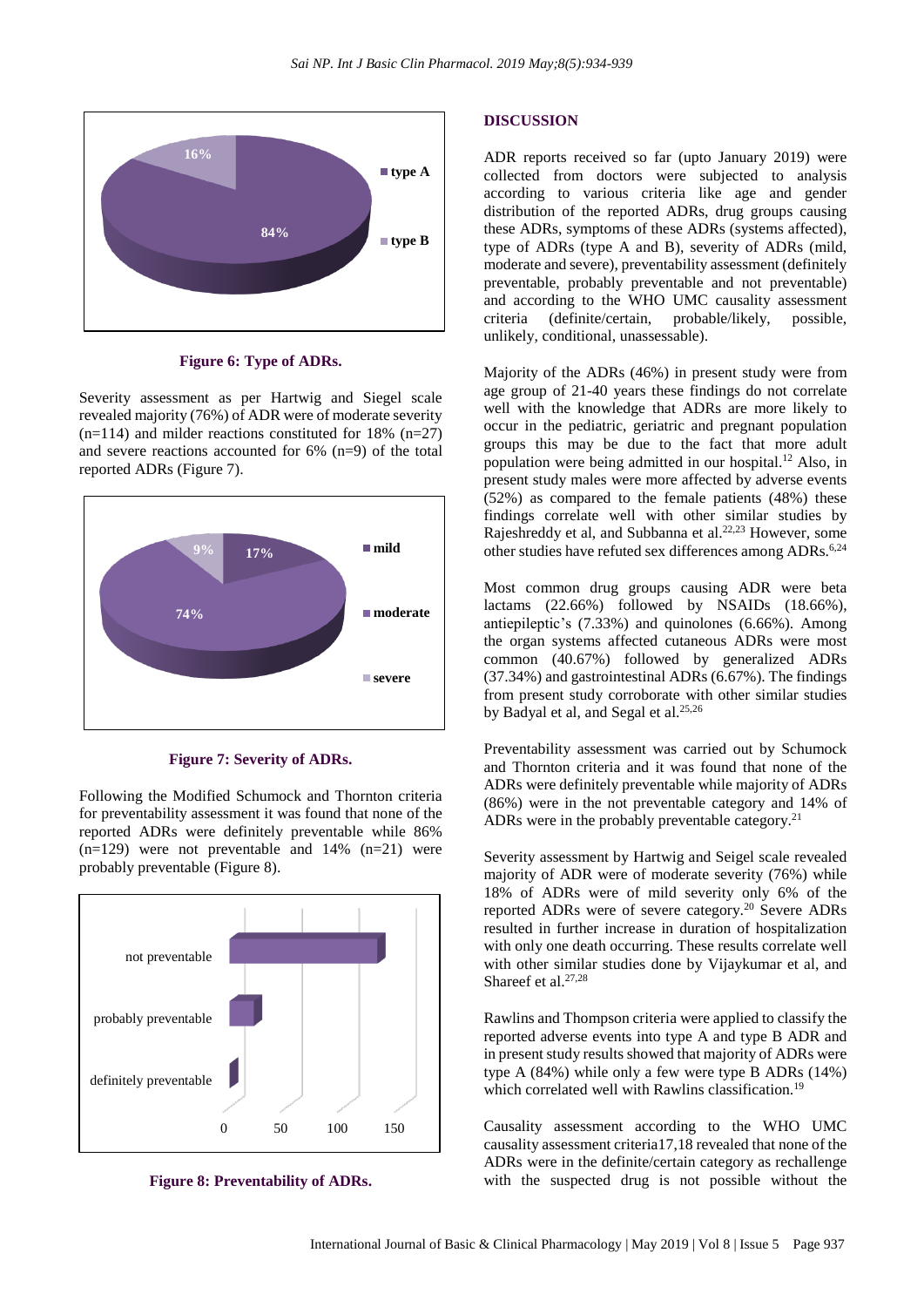attendant risk to the life of patient, hence rechallenge is not done nowadays except under exceptional circumstances and that too with full precautions to resuscitate the patient if necessary, while probable/likely category (57.34%) was the most common causality group followed by possible (25.34%) group. These results corroborate well with other similar results published in literature by Sen et al.<sup>29</sup>

The present need of the hour is to ensure that regular sensitization of the healthcare personnel is done through conferences, seminars and CME and also by encouraging the healthcare professionals to report all the suspected ADRs in the hospital. Limitation of the present study was lack of adequate reporting by health care professionals which can be taken care of by following the above suggestions, also till now no technical associate has been provided by the PvPI to our AMC and that may be another reason for under reporting of adverse events from our AMC, inspite of these limitations all efforts are being put by the AMC personnel and concerned authorities at our AMC to ensure adequate reporting of adverse events from our Institute.

#### **CONCLUSION**

Present study revealed that age group of 21-40 years was most commonly involved (46%) in adverse events and ADR were slightly more common in males (52%) as compared to females. Also, majority of ADR were of moderate severity (76%) and many were type A ADRs (84%) and were of not preventable category (86%). Cutaneous ADRs were most common type of ADRs (40.67%) and antibiotics were most commonly implicated drug group causing ADRs (53.33%).

In conclusion ADRs are an important cause of morbidity and mortality among patients taking medications for treatment of their diseases and they also contribute significantly to the economic burden on the society. Health care professionals have an important role to play in detecting and reporting of ADRS and their active contribution to pharmacovigilance is very much need of the hour without which the PvPI Programme cannot sustain and improve itself. The present study highlights the importance of reporting ADRs and aimsto contribute to the improvement of pharmacovigilance activities at the regional level in Southern India under the PvPI from our Institute.

# **ACKNOWLEDGEMENTS**

Authors would like to thank the Director/Dean and the Medical Superintendent of McGann teaching hospital for the support and encouragement during the period of study. Also, thanks to the HOD & staff, Department of Pharmacology and Doctors, McGann teaching hospital for the support during the period of study.

*Funding: No funding sources Conflict of interest: None declared* *Ethical approval: The study was approved by the Institutional Ethics Committee*

#### **REFERENCES**

- 1. Gupta SK. Textbook of pharmacovigilance. Institute of Clinical Research (India) 1st ed. New Delhi: Jaypee Publishers Pvt Ltd; 2011:13.
- 2. Pharmacovigilance: ensuring the safe use of medicines-WHO policy perspectives on medicines, No.009; Oct 2004. Available at: http://apps.who.int/medicinedocs/en/d/Js6164e/7.htm l.
- 3. World Health Organization (WHO): safety of medicines- A guide to detecting and reporting adverse drug reactions-why health professionals need to take actions. Geneva. World Health Organization; 2002. Available at: http:// www.apps.who.int/medicinedocs (en/d/Jh2992e/6/html).
- 4. Glossary of pharmacovigilance terms. Available at: htps://www.who-umc.org/globalpharmacovigilance/glossary.
- 5. Edwards IR, Aronson JK. Adverse drug reactions: definitions, diagnosis, and management. Lancet. 2000;356(9237):1255-9.
- 6. Jose J, Rao PGM. Pattern of adverse drug reactions notified by spontaneous reporting in an Indian tertiary care teaching hospital. Pharmacol Res. 2006;54(3):226-33.
- 7. Lazarou J, Pomeranz BH, Corey PN. Incidence of adverse drug reactions in hospitalized patients: A meta-analysis of prospective studies. JAMA 1998;279(15):1200-05.
- 8. Davies EC, Green CF, Taylor S, Williamson PR, Mottram DR, Pirmohammed M. Adverse drug reactions in hospital in-patients: a prospective analysis of 3695 patient episodes. PLoS One. 2009;4(2):e4439.
- 9. Rao PG, Archana B, Jose J. Implementation and results of an adverse drug reaction reporting programme at an Indian teaching hospital. Indian J Pharmacol. 2006;38(4):293.
- 10. Domecq C, Naranjo CA, Ruiz I, Busto U. Sex related variations in the frequency and characteristics of adverse drug reactions. Int J Clin Pharmacol Ther Toxicol. 1980;18(8):362-6.
- 11. Beard K. Adverse reactions as a cause of hospital admission in the aged. Drugs Aging. 1992;2(4):356- 67.
- 12. Martinez ML, Garcia LM, Palop V, Ferrer JM, Rubio E, Morales-Olivas FJ. A prospective study of adverse drug reactions in hospitalized children. Br J Clin Pharmacol. 1999;47(6):681-88.
- 13. Simpson J M, Bateman D N, Rawlins M D. Using the adverse reactions register to study the effects of age and sex on adverse drug reactions. Stat Med. 1987;6(7):863-7.
- 14. Sumit Verma, Yogesh Gulati. Fundamentals of Pharmacovigilance. 1st ed. Hyderabad: Paras Medical Publishers; 2017:26.